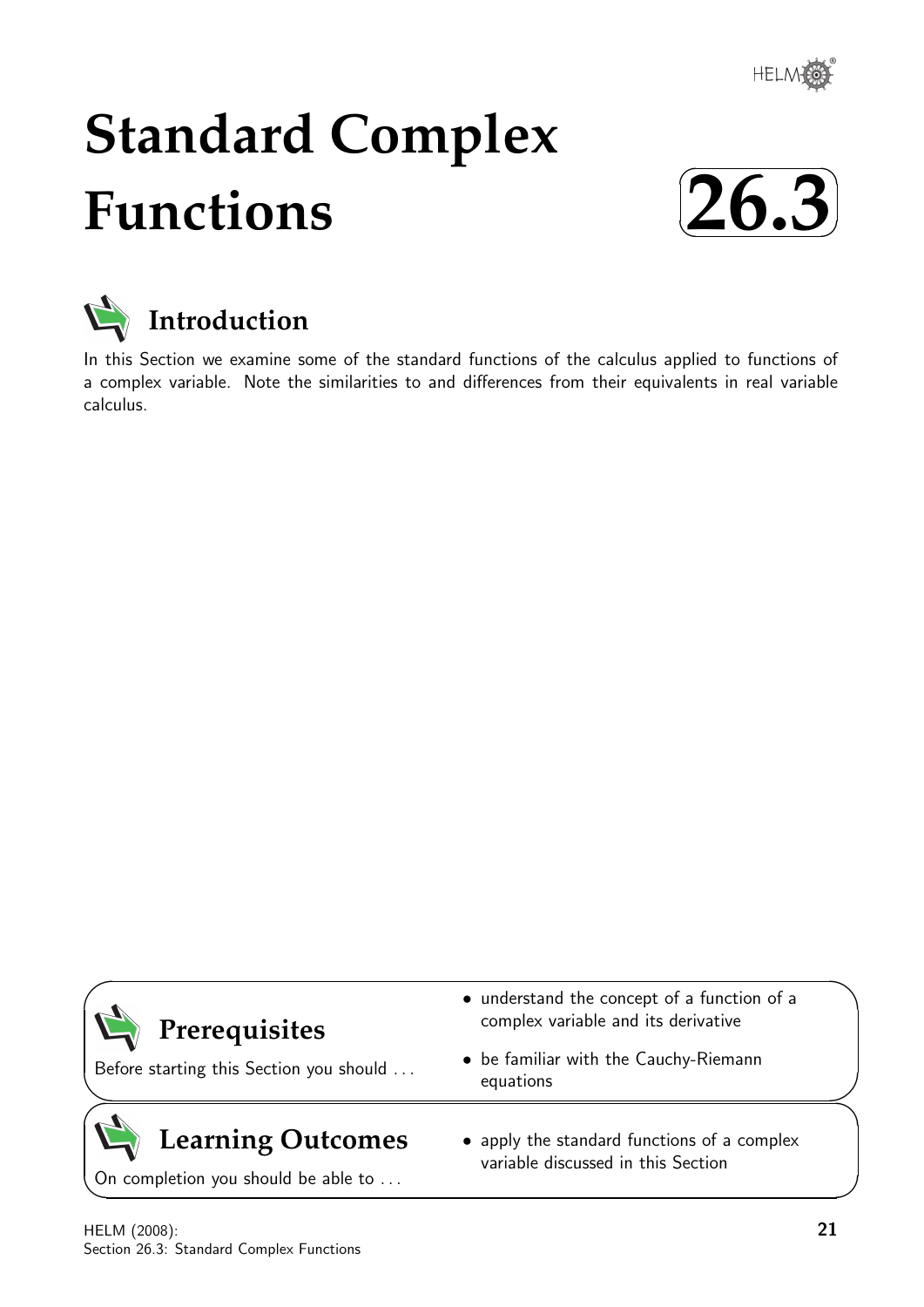## **1. Standard functions of a complex variable**

The functions which we have considered so far have mostly been built from powers of  $z$ . We consider other functions here.

#### **The exponential function**

Using Euler's relation we are led to define

 $e^z = e^{x+iy} = e^x \cdot e^{iy} = e^x(\cos y + i \sin y).$ 

From this definition we can show readily that when  $y = 0$  then  $e^z$  reduces to  $e^x$ , as it should. If, as usual, we express w in real and imaginary parts then:  $w = e^z = u + iv$  so that  $u = e^x \cos y$ ,  $v = e^x \sin y$ . Then

$$
\frac{\partial u}{\partial x} = e^x \cos y = \frac{\partial v}{\partial y} \qquad \text{and} \qquad \frac{\partial u}{\partial y} = -e^x \sin y = -\frac{\partial v}{\partial x}.
$$

Thus by the Cauchy-Riemann equations, e<sup>z</sup> is analytic everywhere. It can be shown from the definition that if  $f(z) = e^z$  then  $f'(z) = e^z$ , as expected.



By calculating  $|e^z|^2$  show that  $|e^z| = e^x$ .





#### Solution If  $\theta = \arg(e^z) = \arg(e^x(\cos y + i \sin y))$  then  $\tan \theta =$  $e^x \sin y$  $\frac{e^{-\sin y}}{e^x \cos y} = \tan y$ . Hence  $\arg(e^z) = y$ .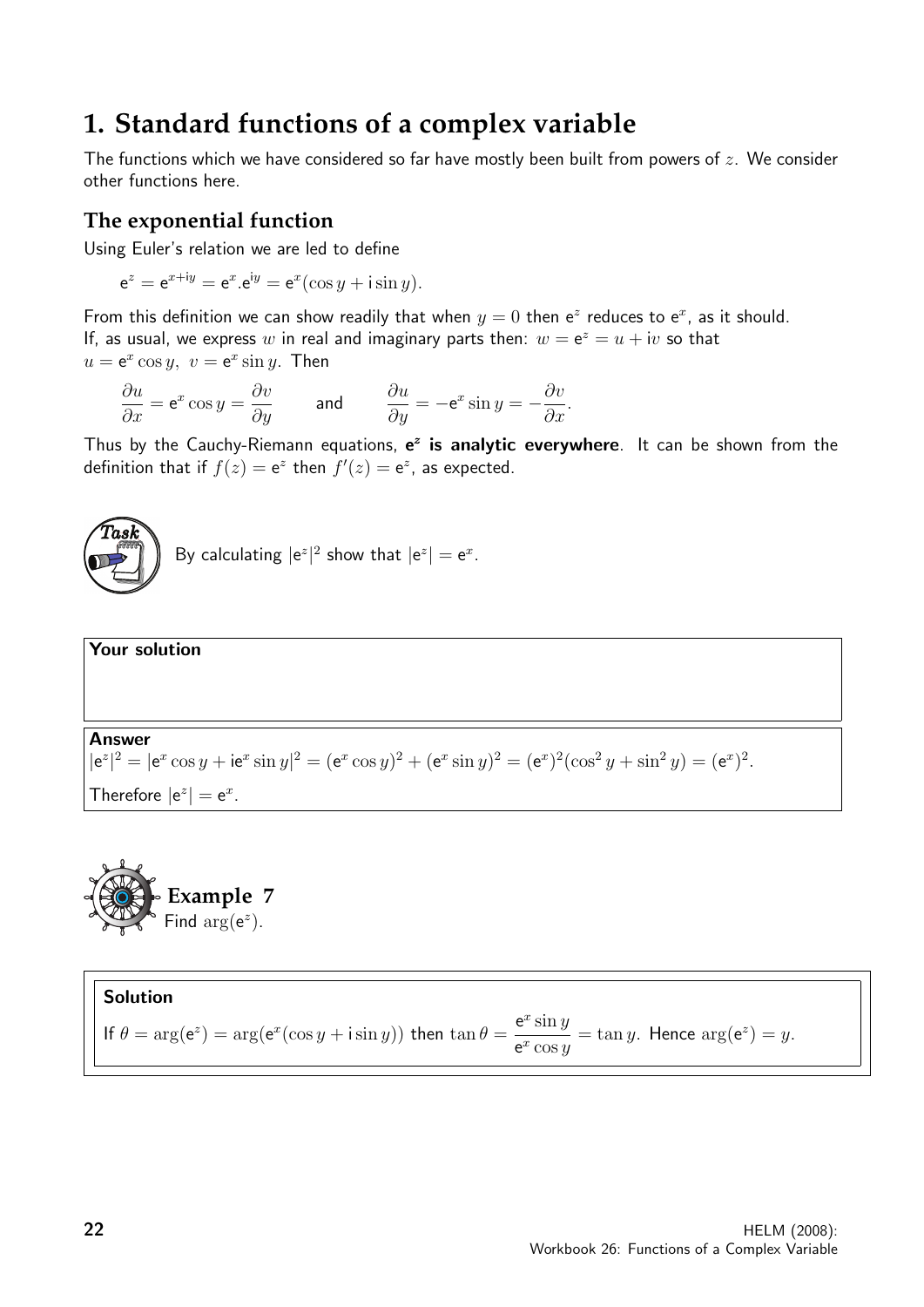

#### Solution

To find the solutions of the equation  $e^z = i$  first write i as  $0+1i$  so that, equating real and imaginary parts of  $e^z = e^x(\cos y + i \sin y) = 0 + 1$ i gives,  $e^x \cos y = 0$  and  $e^x \sin y = 1$ .

Therefore  $\cos y = 0$ , which implies  $y =$  $\pi$ 2  $+k\pi$ , where  $k$  is an integer. Then, using this we see that  $\sin y = \pm 1$ . But e<sup>x</sup> must be positive, so that  $\sin y = +1$  and e<sup>x</sup> = 1. This last equation has just one solution,  $x = 0$ . In order that  $\sin y = 1$  we deduce that k must be even. Finally we have the complete solution to  $e^z = i$ , namely:

$$
z = \left(\frac{\pi}{2} + k\pi\right)
$$
i, k an even integer.



Obtain all the solutions to  $e^z = -1$ .

First find equations involving  $e^x \cos y$  and  $e^x \sin y$ :

#### Your solution

#### Answer

As a first step to solving the equation  $e^z = -1$  obtain expressions for  $e^x \cos y$  and  $e^x \sin y$  from  $e^z = e^x(\cos y + i \sin y) = -1 + 0i$ . Hence  $e^x \cos y = -1$ ,  $e^x \sin y = 0$ .

Now using the expression for  $\sin y$  deduce possible values for y and hence from the first equation in  $\cos y$  select the values of y satisfying both equations and deduce the form of the solutions for z:

Your solution

#### Answer

The two equations we have to solve are:  $e^x \cos y = -1$ ,  $e^x \sin y = 0$ . Since  $e^x \neq 0$  we deduce  $\sin y = 0$  so that  $y = k\pi$ , where k is an integer. Then  $\cos y = \pm 1$  (depending as k is even or odd). But  $e^x \neq -1$  so  $e^x = 1$  leading to the only possible solution for  $x: x = 0$ . Then, from the second relation:  $\cos y = -1$  so k must be an odd integer. Finally,  $z = k\pi i$  where k is an odd integer. Note the interesting result that if  $z = 0 + \pi i$  then  $x = 0$ ,  $y = \pi$  and  $e^z = 1(\cos \pi + i \sin \pi) = -1$ . Hence  $e^{i\pi} = -1$ , a remarkable equation relating fundamental numbers of mathematics in one relation.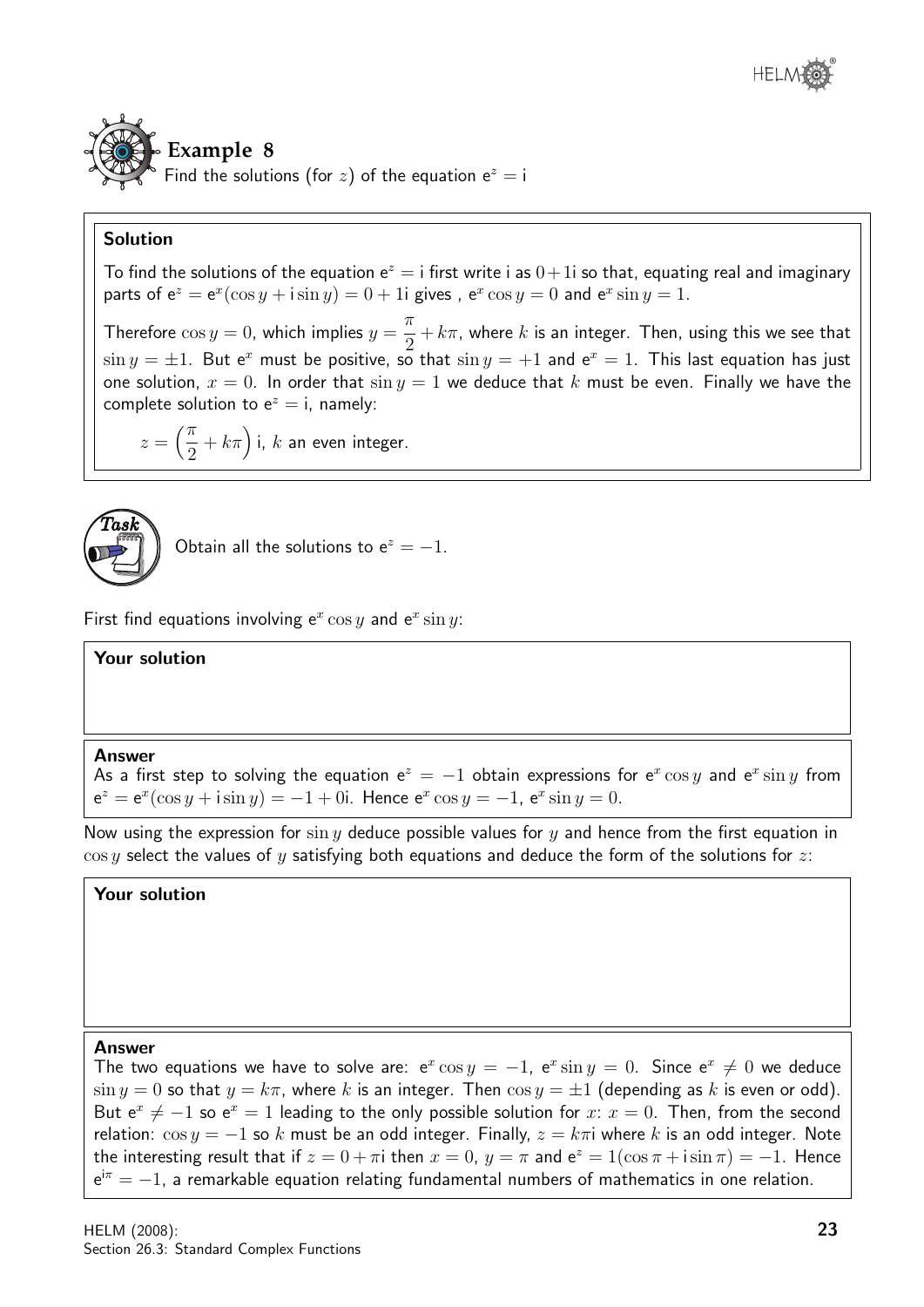#### **Trigonometric functions**

We denote the complex counterparts of the real trigonometric functions  $\cos x$  and  $\sin x$  by  $\cos z$  and  $\sin z$  and we define these functions by the relations:

$$
\cos z \equiv \frac{1}{2} (e^{iz} + e^{-iz}), \quad \sin z \equiv \frac{1}{2i} (e^{iz} - e^{-iz}).
$$

These definitions are consistent with the definitions (Euler's relations) used for  $\cos x$  and  $\sin x$ . Other trigonometric functions can be defined in a way which parallels real variable functions. For example,

$$
\tan z \equiv \frac{\sin z}{\cos z}.
$$

Note that

$$
\frac{d}{dz}(\sin z) = \frac{d}{dz} \left\{ \frac{1}{2i} (e^{iz} - e^{-iz}) \right\} = \frac{1}{2i} (ie^{iz} + ie^{-iz}) = \frac{1}{2} (e^{iz} + e^{-iz}) = \cos z.
$$



Your solution

#### Answer

$$
\frac{d}{dz}(\cos z) = \frac{d}{dz} \left\{ \frac{1}{2} (e^{iz} + e^{-iz}) \right\}
$$
  
=  $\frac{i}{2} (e^{iz} - e^{-iz}) = -\frac{1}{2i} (e^{iz} - e^{-iz}) = -\sin z.$ 

Among other useful relationships are

$$
\sin^2 z + \cos^2 z = -\frac{1}{4} (e^{iz} - e^{-iz})^2 + \frac{1}{4} (e^{iz} + e^{-iz})^2
$$
  
=  $\frac{1}{4} (-e^{2iz} + 2 - e^{-2iz} + e^{2iz} + 2 + e^{-2iz}) = \frac{1}{4} \cdot 4 = 1.$ 

**24** HELM (2008): Workbook 26: Functions of a Complex Variable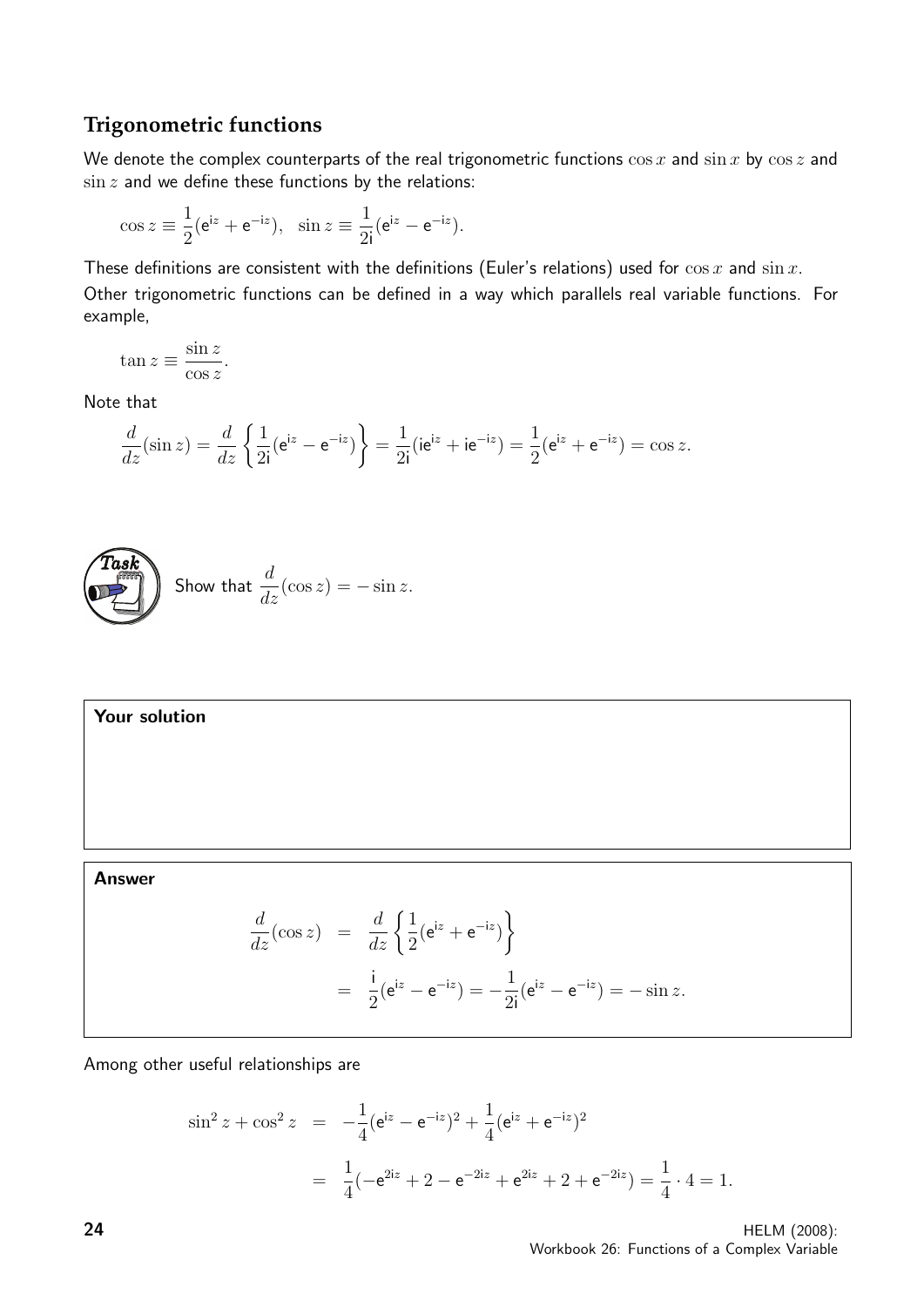

Also, using standard trigonometric expansions:

$$
\sin z = \sin(x + iy) = \sin x \cos y + \cos x \sin y = \sin x \left(\frac{e^{-y} + e^{y}}{2}\right) + \cos x \left(\frac{e^{-y} - e^{y}}{2i}\right)
$$

$$
= \sin x \cosh y - \frac{1}{i} \cos x \sinh y
$$

 $=$   $\sin x \cosh y + i \cos x \sinh y.$ 



Your solution

Show that  $\cos z = \cos x \cosh y - i \sin x \sinh y$ .

#### Answer

$$
\cos z = \cos(x + iy) = \cos x \cos iy - \sin x \sin iy = \cos x \left(\frac{e^{-y} + e^{y}}{2}\right) - \sin x \left(\frac{e^{-y} - e^{y}}{2i}\right)
$$

$$
= \cos x \cosh y + \frac{1}{i} \sin x \sinh y
$$

$$
= \cos x \cosh y - i \sin x \sinh y
$$

### **Hyperbolic functions**

In an obvious extension from their real variable counterparts we define functions  $\cosh z$  and  $\sinh z$ by the relations:

$$
\cosh z = \frac{1}{2} (e^z + e^{-z}), \qquad \sinh z = \frac{1}{2} (e^z - e^{-z}).
$$
  
Note that  $\frac{d}{dz} (\sinh z) = \frac{1}{2} \frac{d}{dz} (e^z - e^{-z}) = \frac{1}{2} (e^z + e^{-z}) = \cosh z.$ 

HELM (2008): Section 26.3: Standard Complex Functions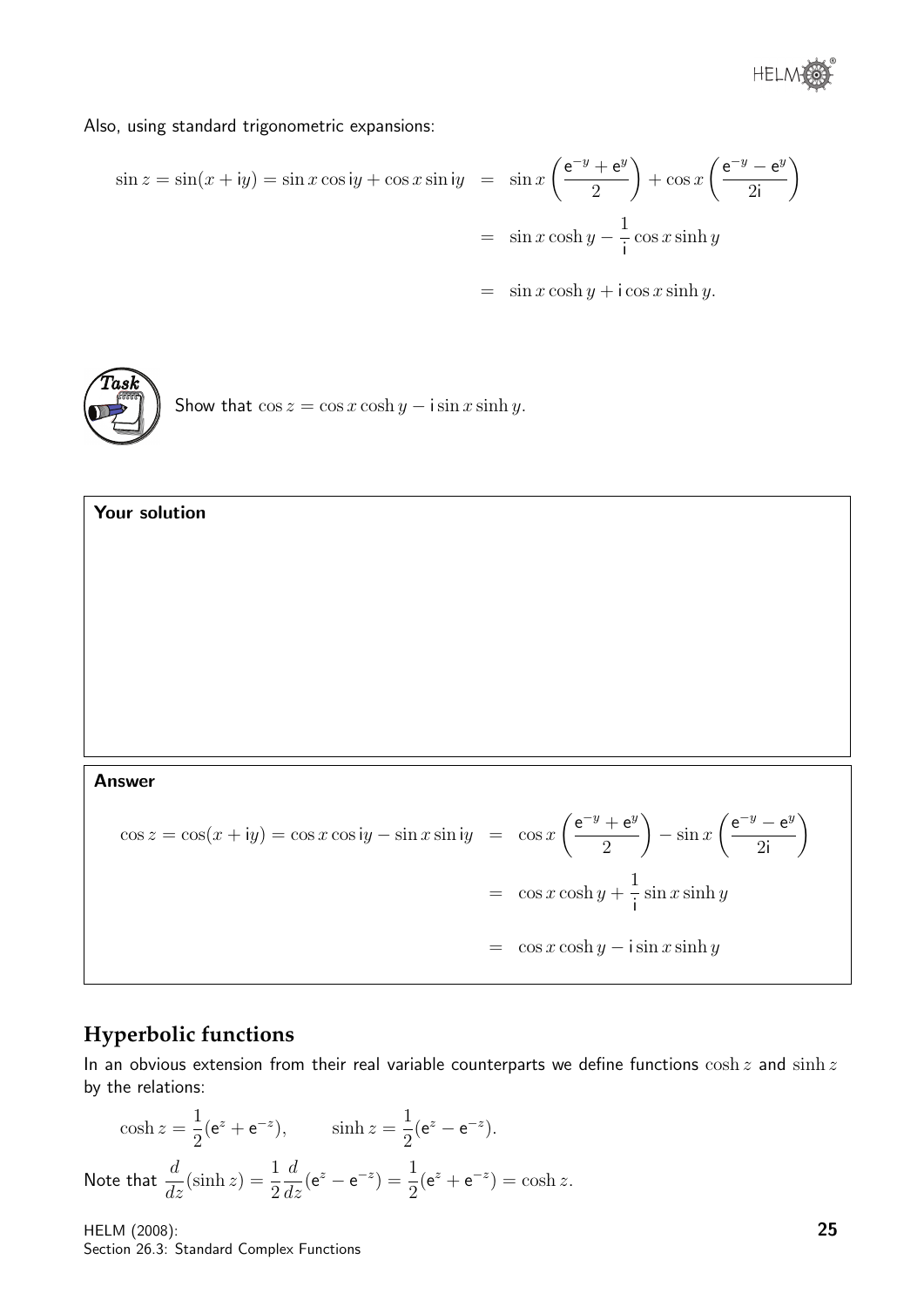

#### Your solution

Answer

$$
\frac{d}{dz}(\cosh z) = \frac{1}{2}\frac{d}{dz}(e^z + e^{-z}) = \frac{1}{2}(e^z - e^{-z}) = \sinh z.
$$

Other relationships parallel those for trigonometric functions. For example it can be shown that

 $\cosh z = \cosh x \cos y + i \sinh x \sin y$  and  $\sinh z = \sinh x \cos y + i \cosh x \sin y$ 

These relationships can be deduced from the general relations between trigonometric and hyperbolic functions (can you prove these?):

 $\cosh iz = \cos z$  and  $\sinh iz = i \sin z$ 

**Example 9**  
Show that 
$$
\cosh^2 z - \sinh^2 z = 1
$$
.

Solution  
\n
$$
\cosh^2 z = \frac{1}{4} (e^z + e^{-z})^2 = \frac{1}{4} (e^{2z} + 2 + e^{-2z})
$$
\n
$$
\sinh^2 z = \frac{1}{4} (e^z - e^{-z})^2 = \frac{1}{4} (e^{2z} - 2 + e^{-2z})
$$
\n
$$
\therefore \cosh^2 z - \sinh^2 z = \frac{1}{4} (2 + 2) = 1.
$$
\nAlternatively since  $\cosh iz = \cos z$  then  $\cosh z = \cos iz$  and since  $\sinh iz = i \sin z$  it follows that  $\sinh z = -i \sin iz$  so that  $\cosh^2 z - \sinh^2 z = \cos^2 iz + \sin^2 iz = 1$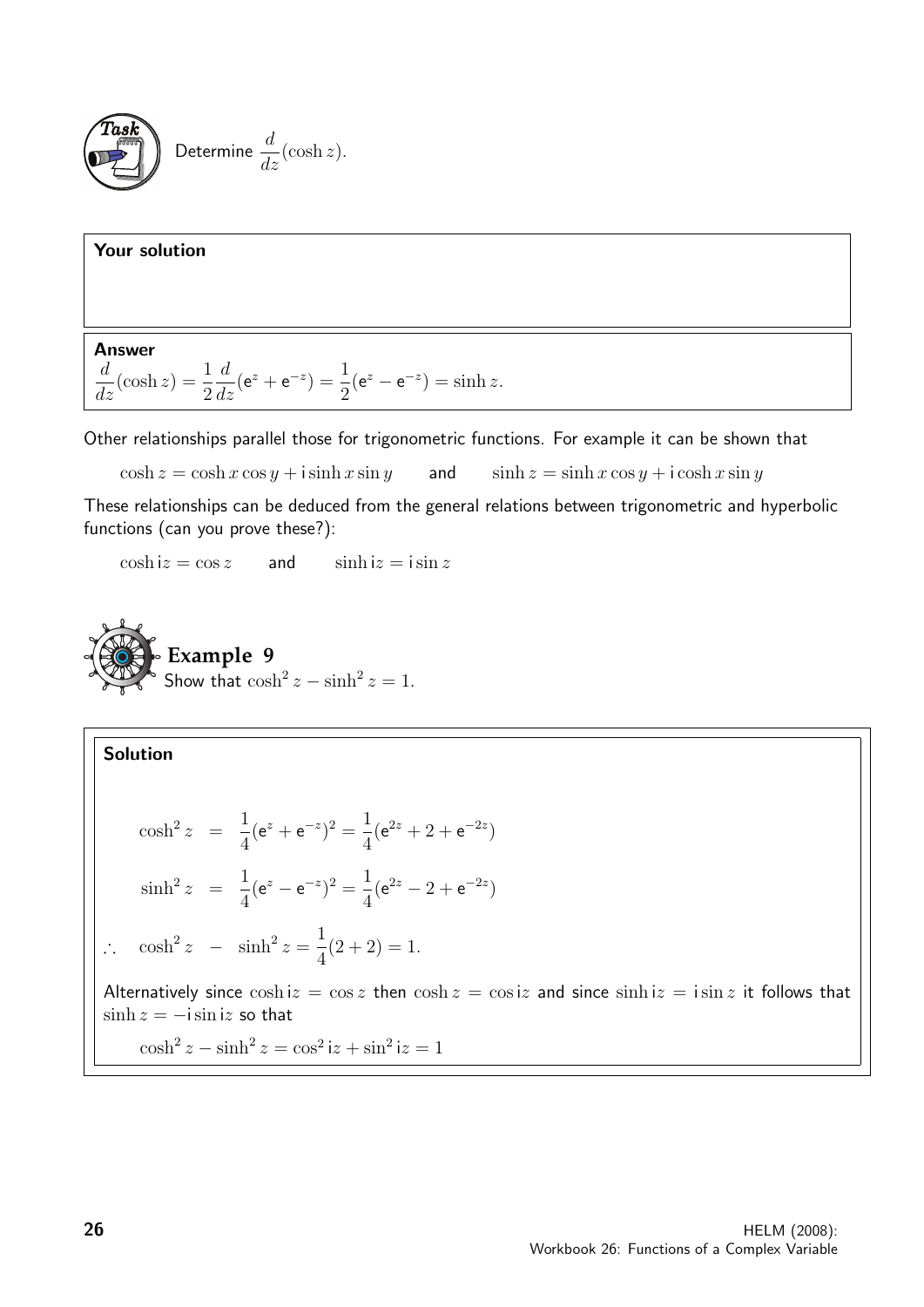

#### **Logarithmic function**

Since the exponential function is one-to-one it possesses an inverse function, which we call  $\ln z$ . If  $w = u + iv$  is a complex number such that  $e^w = z$  then the logarithm function is defined through the statement:  $w = \ln z$ . To see what this means it will be convenient to express the complex number  $z$  in exponential form as discussed in HELM 10.3:  $z = r \mathrm{e}^{\mathrm{i} \theta}$  and so

$$
w = u + iv = \ln(re^{i\theta}) = \ln r + i\theta.
$$

Therefore  $u=\ln r=\ln |z|$  and  $v=\theta$ . However  $e^{i(\theta+2k\pi)}=e^{i\theta}.e^{2k\pi i}=e^{i\theta}.1=e^{i\theta}$  for integer  $k$ . This means that we must be more general and say that  $v = \theta + 2k\pi$ , k integer. If we take  $k = 0$  and confine v to the interval  $-\pi < v \leq \pi$ , the corresponding value of w is called the **principal value** of  $\ln z$  and is written  $\text{Ln}(z)$ .

In general, to each value of  $z \neq 0$  there are an infinite number of values of  $\ln z$ , each with the same real part. These values are partitioned into **branches** of range  $2\pi$  by considering in turn  $k = 0$ ,  $k = \pm 1$ ,  $k = \pm 2$  etc. Each branch is defined on the whole z-plane with the exception of the point  $z=0.$  On each branch the function  $\ln z$  is analytic with derivative  $\frac{1}{-}$   $\mathop{\bf except}$  along the negative real z axis (and at the origin). Figure 6 represents the situation schematically.



#### Figure 6

The familiar properties of a logarithm apply to  $\ln z$ , except that in the case of  $\text{Ln}(z)$  we have to adjust the argument by a multiple of  $2\pi$  to comply with  $-\pi < \arg(\text{Ln}(z)) \leq \pi$ For example

(a) 
$$
\ln(1 + i) = \ln(\sqrt{2}e^{i\frac{\pi}{4}}) = \ln\sqrt{2} + i(\frac{\pi}{4} + 2k\pi)
$$
  
\n
$$
= \frac{1}{2}\ln 2 + i(\frac{\pi}{4} + 2k\pi).
$$
  
\n(b)  $\ln(1 + i) = \frac{1}{2}\ln 2 + i\frac{\pi}{4}.$ 

(c) If 
$$
\ln z = 1 - i\pi
$$
 then  $z = e^{1-i\pi} = e^1 \cdot e^{-i\pi} = -e$ .